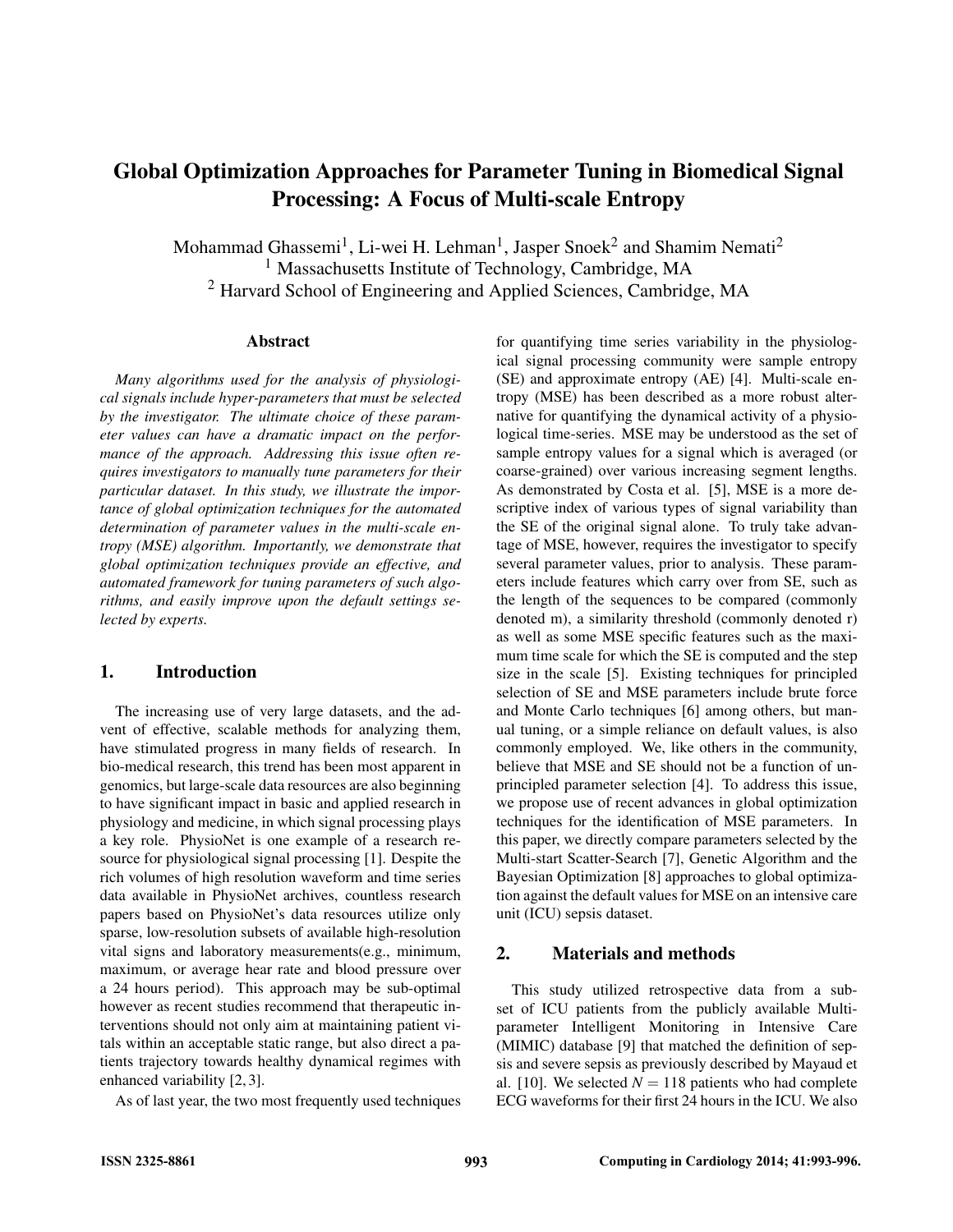collected the Acute Physiology and Chronic Health Evaluation IV (APACHE) scores for the cohort. The average heart rate (HR) time series over 10 second sliding windows (with no overlap) were extracted using peak detection with weighted averaging based on the quality of the individual heart beat waveform falling within each window.

Classification via transductive SVM: The MIMIC ICU population constitute patients from several care units. Moreover, patients are subjected to a variety of interventions (ventilators, medications, etc.). This inherent heterogeneity raises an important question: how can one transfer knowledge about a given patient cohort to an unseen newly admitted patient? In this work, we assume that the patient population is made of multiple distinct clusters, and a new patient may belong to any one of the existing clusters with different probabilities. To facilitate patient classification under these assumptions, we use a transductive SVM (TSVM) approach to simultaneously discover patient clusters and classify new patients. First, each patient is represented by a vector of time series features (e.g., MSE coefficients). Next, using an appropriate similarity kernel (e.g., the radial basis function kernel) we construct a similarity matrix among the time series, and perform spectral clustering with automated cluster number determination via silhouette values [11]. Finally, a separate SVM classifier is fit to each cluster. Given a collection of SVM classifiers and the associated time series features (or support vectors) and a new patient time series, we proceed by estimating a probability that the patient feature vector belongs to any one of the SVM models. This is accomplished by calculating its average similarity to the time series within that model, and normalizing the resulting similarity vector. The final classification of the new patient is a convex combination of the outputs of the individual SVM classifiers, where weights are given by the normalized similarities.

Statistical analysis: The data was randomly partitioned 10 times into testing (20%), validation (20%) and training (60%) sets. For each data partition, we used MSE values as the primary feature vector. Each training set was utilized to identify the coefficients for the TSVM classifier which performed optimally (as measured by AUC) on the corresponding validation set. The model was then evaluated on an unseen testing set. We report the statistical properties of these AUC measures across the 10 partitions. As a performance baseline, we report AUC measures which result from selecting the default parameter values reported on PhysioNet. These were then compared to the AUC resulting from parameter selection via global optimization. Additionally, we compared the performance of MSE versus the time series mean and standard deviation by training the same TSVM model using these variables as the feature of interest. Lastly, we compared the performance of our trained models to a TSVM classifier utilizing the APACHE score feature provided to our cohort.

Optimization: MSE requires the specification of a maximum scale factor (default: 20), a difference between consecutive scale factors (default: 1), the length of sequences to be compared (default: 2) and a similarity threshold (default: 0.15). We determined the optimal setting of these parameters using the global optimization techniques described below. Global optimization algorithms typically require the explicit specification of bounds on possible hyper-parameter values. These bounds were selected as follows: Max Scale(1-40), Scale Increase(1-4)  $r(0.05-$ 0.5), m(1-4). We performed global optimization on the MSE parameters using the Multi-start Scatter search algorithm, Genetic Algorithm, and Bayesian optimization approaches. We briefly describe these methods here but encourage the readers to refer to the original papers describing these algorithms in more detail.

Bayesian optimization is a methodology for global optimization that relies on building and querying a relatively inexpensive probabilistic surrogate of the more expensive objective function. In general, the surrogate is a Gaussian process, which when combined with observations yields a convenient posterior distribution over functions. Intuitively, the optimization routine proceeds by exploring through seeking regions of high posterior uncertainty in the surrogate and exploiting by evaluating regions with a promising expected value. At each iteration the routine proposes a set of hyperparameters that maximizes the expected improvement over the best result seen. An experiment is run with these hyperparameters and then the surrogate model is updated with the result. This process continues over several iterations until some threshold is reached, or a maximal number of iterations surpassed. We followed the implementation of [8] in our empirical analysis.

Genetic algorithms are an established method for global optimization that imitate the process of natural selection. In this approach, an initial collection of hyper-parameters are selected, and evaluated according to the objective function. The performance of each entity regulates it's propagation into subsequent generations. Genetic algorithms employ heavy use of randomization and have several parameters that may be tuned. The genetic algorithm was parameterized to allow for an infinite number of generations with a starting population size of 100 and a termination condition of run-time exceeding 30 minuets. Starting location for parameters were drawn from a uniform distribution over the hyper-cube defining our parameter space. All other optimization options were chosen following the defaults provided by Matlab, and may be found online [12].

Like the GA approach, the Scatter Search (ScS) algorithm iteratively establishes a set of possible solutions starting from a random set of starting location. Unlike GA, ScS use a deterministic process to identify the mem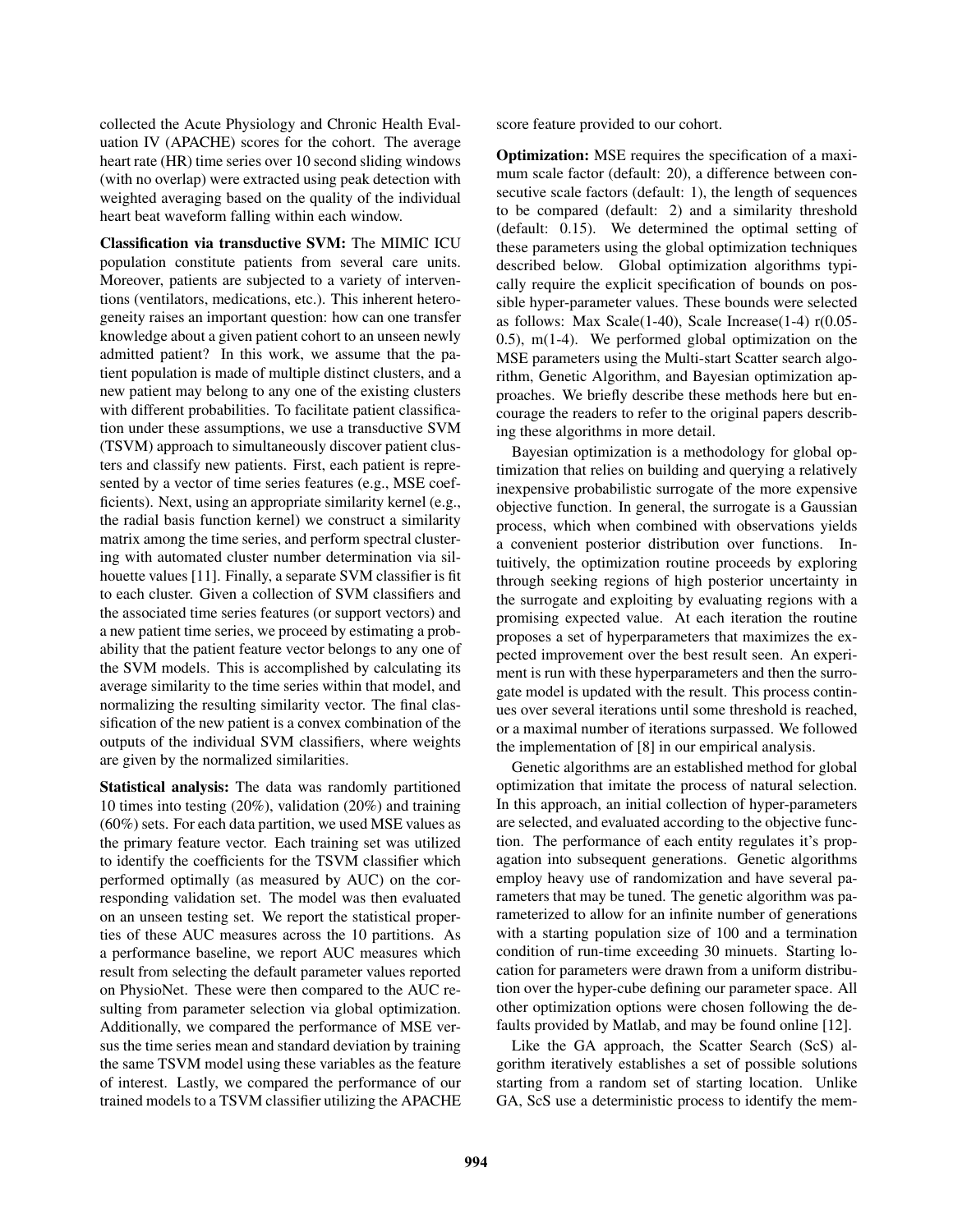bers of the next generation, such as gradient descent. Like the genetic algorithm, The Muti-start algorithm was parametrized to allow for an infinite number of iterations and a termination condition of run-time exceeding 30 minuets. Local minima were identified using constrained nonlinear minimization and the interior point algorithm [12]. All other optimization options were chosen following the defaults provided by Matlab, and may be found online [12].

## 3. Results

Table 1 provides a comparison of the APACHE and time-series mean and standard deviation features for the prediction of patient outcome. Table 2 provides a comparison of our method's predictive performance using MSE with default parameter values compared to parameters trained by various global optimization methods. Of the attempted optimization methods, Bayesian optimization provided the best selection of parameter values and resulting predictive performance.

Table 1. A comparison of the APACHE and time-series mean and standard deviation features for the prediction of patient outcome. Within each cell, upper values represent the 50th percentile across folds, with lower values (in parenthesis) representing the the 25th and 75th percentiles.

|            | <b>Time Series</b> | <b>APACHE</b>   |  |
|------------|--------------------|-----------------|--|
|            | Mean + Std         | IV              |  |
| <b>AUC</b> | 0.56               | 0.77            |  |
| (Training) | $(0.52 - 0.56)$    | $(0.75 - 0.79)$ |  |
| <b>AUC</b> | 0.54               | 0.68            |  |
| (Testing)  | $(0.45 - 0.60)$    | $(0.55 - 0.77)$ |  |

In Figure 1 we illustrate the selected parameter values, and corresponding AUC of each global optimization approach across the ten testing folds. We highlight that the variability of the inferred parameter values is not constant across methods. For all but the m parameter, the estimates provided by Bayesian optimization are the most tightly clustered. For the r and Max Scale parameters, the difference in estimate variability is most apparent.

## 4. Discussions and conclusion

There are several important points which are highlighted by our results. Firstly a comparison of Tables 1 and 2 demonstrates the importance of physiological dynamics (as measured by MSE) for the prediction of mortality in the sepsis cohort. When adequately tuned via optimization, we see that the MSE features facilitate classification performance which exceeds that provided by the APACHE or time-series mean and standard deviation features. This result is in agreement with the existing literature which

Table 2. A comparison of predictive performance using MSE with default parameter values compared to parameters trained by various global optimization methods. For each MSE parameter we report their cross-fold mean and standard deviation (with standard deviation in parenthesis).For the reported AUC, we report the 50th percentile in the top half of the cell and the 25th and 75th percentiles in the lower half of the cell.

|            | MSE             | MSE             | <b>MSE</b>      | MSE             |
|------------|-----------------|-----------------|-----------------|-----------------|
|            | (Defaults)      | (Bayesian)      | (Genetic)       | (Multi-Start)   |
| Max        | 20              | 17.62(8.68)     | 23.54(14.34)    | 19.03(12.57)    |
| Scale      |                 |                 |                 |                 |
| Scale      | 1               | 2.59(0.93)      | 2.56(1.12)      | 2.35(0.87)      |
| Increase   |                 |                 |                 |                 |
| r          | 0.15            | 0.11(0.07)      | 0.18(0.15)      | 0.18(0.1285)    |
| m          | $\overline{c}$  | 2.58(0.85)      | 2.07(0.70)      | 2.53(0.87)      |
| <b>AUC</b> | 0.77            | 0.77            | 0.77            | 0.73            |
| (Training) | $(0.73 - 0.78)$ | $(0.69 - 0.79)$ | $(0.67 - 0.84)$ | $(0.69 - 0.76)$ |
| <b>AUC</b> | 0.66            | 0.72            | 0.67            | 0.69            |
| (Testing)  | $(0.60 - 0.72)$ | $(0.63 - 0.78)$ | $(0.44 - 0.78)$ | $(0.53 - 0.72)$ |

shows that MSE based HR complexity may have a prognostic value beyond time series mean and variance. Importantly, the performance of MSE above the widely employed APACHE scores highlights the need for severity of illness metrics which include measures of physiological dynamics.

For MSE to deliver meaningful entropy values across scales, high resolution waveforms are necessary and this often stands at odds with many conventional forms of clinical data collection, which sample at resolutions of minuets or higher. Hence, these results also motivate the value of high resolution data for prognostication, and patient monitoring in critical care settings.

The results in Table 2, clearly illustrate the beneficial effects of principled parameter selection on model performance. In general, global optimization approaches are best motivated for objective functions which are both costly to evaluate and whose performance is sensitive to parametrization. MSE is just one example of a method which requires such parametrization. Importantly, related work has called into question the setting of MSE parameter values, and eluded to the potential utility of an optimization approach, which we have now demonstrated. Other commonly employed methods in biomedical signal processing may also gain from such an approach, whether it be selecting the number of Gaussian mixture components used to model a density function, the number of layers in a neural network, or the number of assumed source signals in an Independent Component Analysis.

It is important to note that while all three optimization approaches yielded parameter sets which resulted in 50th percentile AUC values above those provided by the defaults, Bayesian optimization was the clear victor, and the only method which facilitated MSE to outperform the